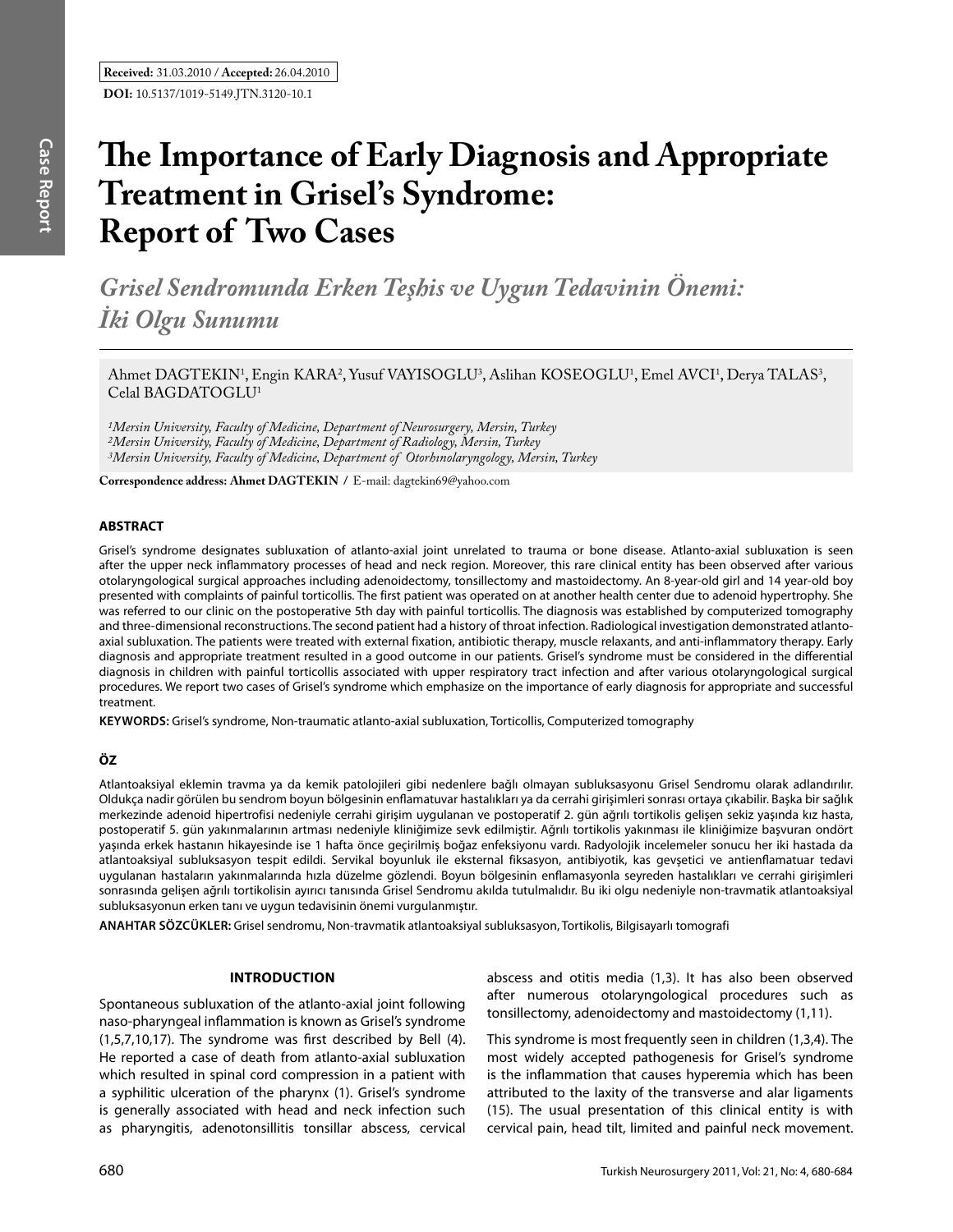The diagnosis is made by clinical findings and radiological investigations.

## **Case Reports**

**Case 1:** An 8-year-old girl was referred to our clinic with painful torticollis. She was operated in another health center due to adenoid hypertrophy. On the postoperative second day, she had received muscle relaxants and anti-inflammatory therapy for painful neck movement. She was referred to our clinic on the postoperative  $5<sup>th</sup>$  day for painful torticollis. Neurological examination was normal. X-ray of the cervical spine and CT were performed for diagnosis. Atlanto-axial rotary was suspected by plain roentgenograms of the cervical spine (Figure 1). CT scan of the upper cervical spine revealed atlanto-axial rotary subluxation (Figure 2), confirmed by 3-D reconstruction (Figure 3, 4). A reduction of subluxation was performed under analgesia. The patient was placed in a cervical collar and received a 2-week course of i.v. antibiotic therapy (sulbactam + ampicillin 50 mg/kg/day). External cervical fixation was extended to 4 weeks. At the end of the first week, the patient's painful torticollis resolved completely. Atlanto-axial rotational subluxation was reduced on the CT examination at the end of the 4<sup>th</sup> week (Figure 5).

**Case 2:** A previously healthy 14-year-old boy was admitted to our clinic with painful torticollis. He had no history of trauma, but had received antibiotic therapy for throat infection for one



**Figure 1:** Antero-posterior radiographs of the cervical spine show the typical head tilt (cock-robin position) in the first case.

week. Neurological examination revealed no abnormalities. Antero-posterior radiographs of the cervical spine show the typical head tilt in this patient which is known as the cockrobin position (Figure 6). Cervical spine axial CT showed atlanto-axial subluxation (Figure 7). Antibiotic therapy (sulbactam + ampicillin 50 mg/kg/day iv), muscle relaxants, and anti-inflammatory therapy were started and a cervical collar was applied. The painful torticollis had resolved and axial CT examinations showed no abnormalities at the end of the second week in the follow-up examination (Figure 8).

### **DIscussIon**

Non-traumatic subluxation of the atlanto-axial joint is an unusual and poorly understood status which occurs mainly in children (1). The main stabilizer of the atlanto-axial joint is



**Figure 2:** Axial CT scan showing rotatory atlanto-axial subluxation with anterior displacement of atlas (Fielding Type II subluxation).



**Figure 3:** Three-dimensional reconstruction CT scan showing rotatory atlanto-axial subluxation.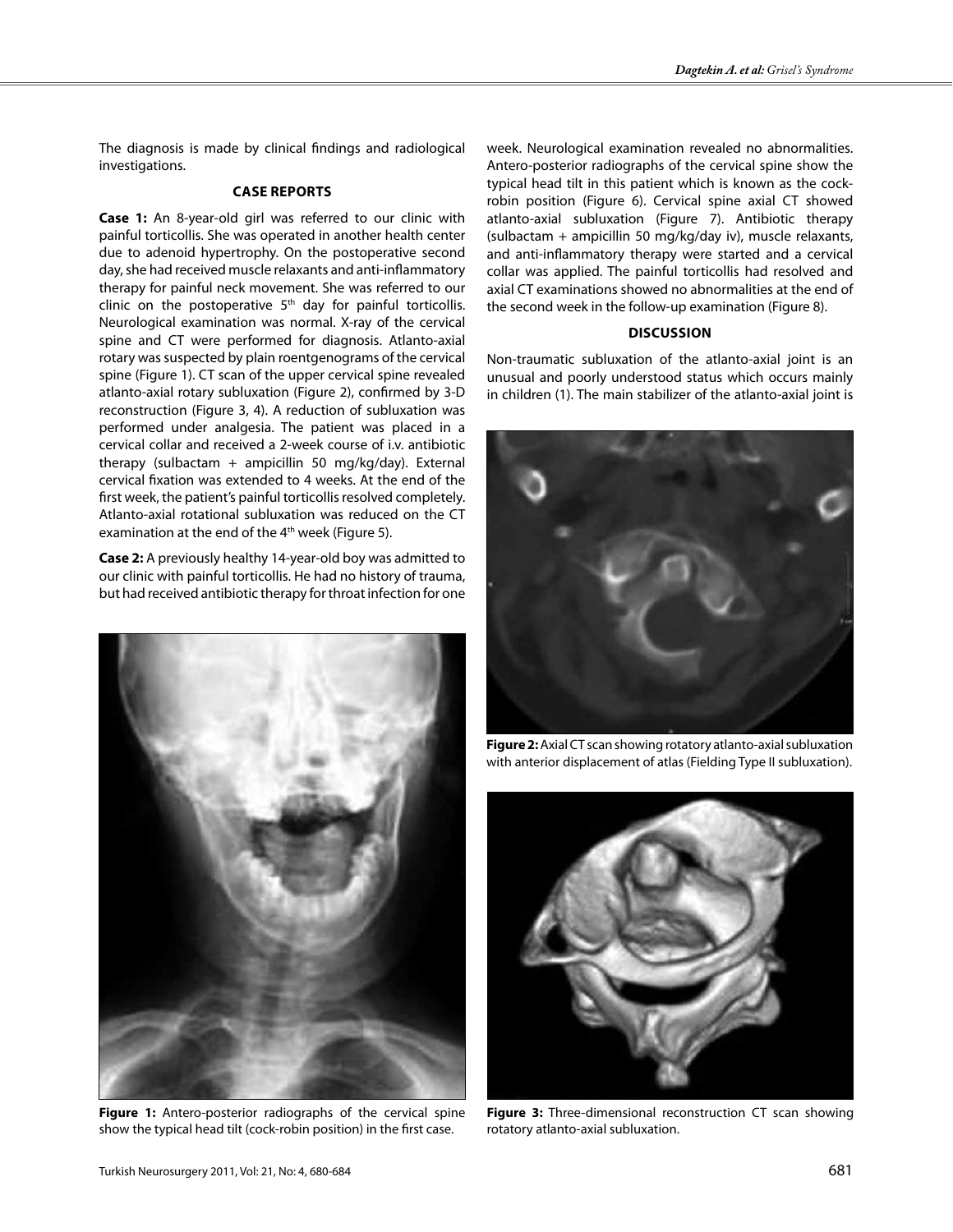

**Figure 4:** Three-dimensional reconstruction CT scan showing anterior displacement of atlas.



**Figure 6:** Antero-posterior radiographs of the cervical spine show the typical head tilt (cock-robin position) in the second case.

the transverse ligament and the other stabilizers are the alar ligaments (17). The probable pathogenesis causing laxity of above mentioned ligaments leading to subluxation of the atlanto-axial joint is explained with several phenomena. Some of these factors including larger head size, weaker cervical muscles, looser ligament and joints, shallower and



**Figure 5:** Axial CT scan showing the recovery of atlanto-axial subluxation.



**Figure 7:** Axial CT scan showing rotatory atlanto-axial subluxation (Fielding Type I subluxation).

more horizontally placed facet joints and existence of a lymphatic system with a greater number of retropharyngeal lymph nodes also help to explain the reason of dominance of this disease in children, especially under the age of 4 (3,4).

Pharyngo-vertebral veins drain to the periodontoidal venous plexuses. Due to the direct connection between the periodontoid venous plexuses and pharyngo-vertebral veins, a hematogenous pathway may be provided for the transport of peripharyngeal septic effusions to the atlanto-axial ligaments.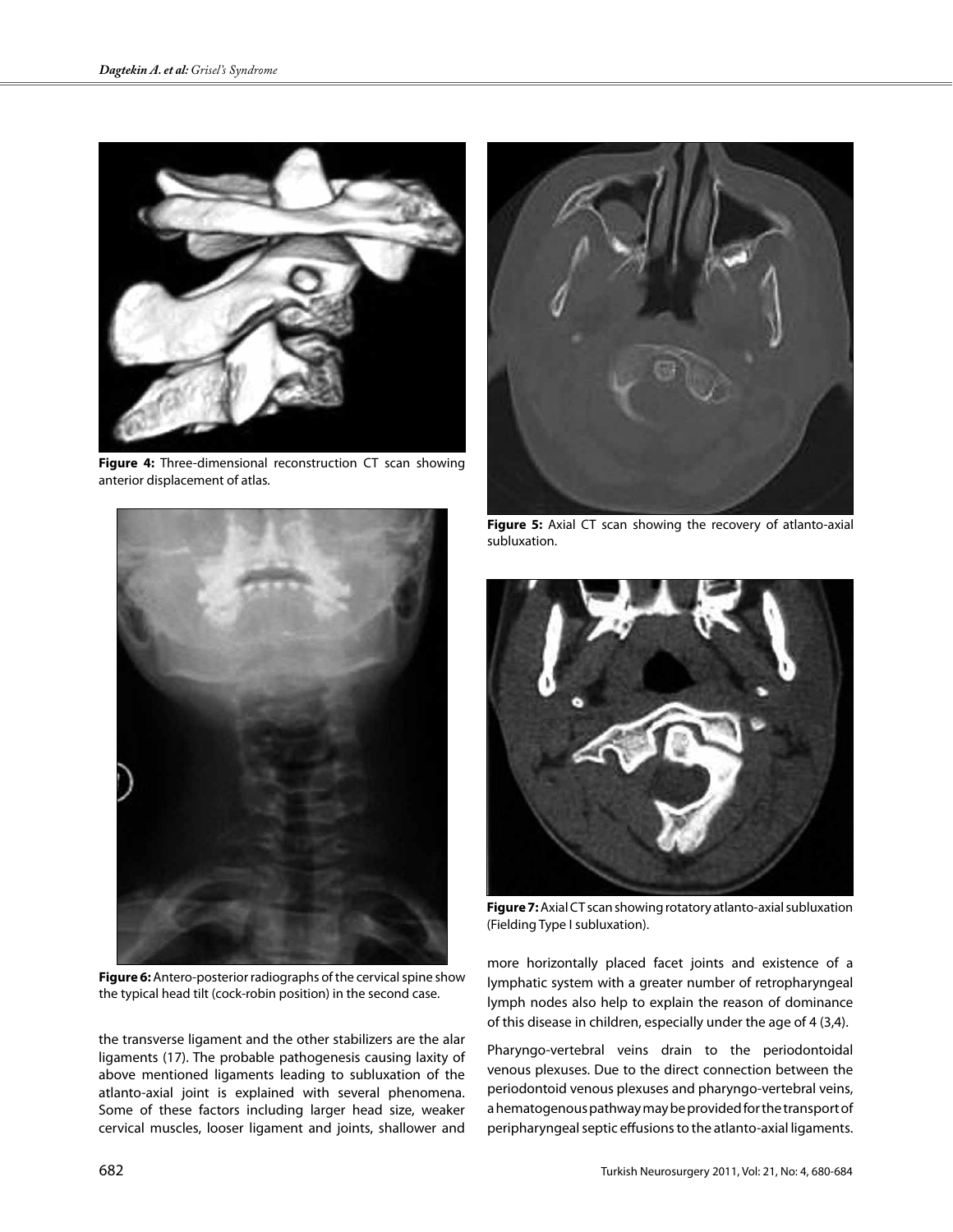

**Figure 8:** Axial CT scan showing the recovery of atlanto-axial subluxation.



**Figure 9:** Fielding classification of atlanto-axial rotatory subluxation. **A:** Type I, the atlas is rotated on the odontoid without anterior displacement, **B:** Type II, the atlas is rotated with 3-5 mm. anterior displacement, **C:** Type III, rotation of the atlas with anterior displacement greater than 5 mm., **D:** Type IV, rotatory fixation with posterior displacement of atlas.

Inflammation leading to hyperemia, generally associated with head and neck infections or surgical procedures, results in a laxity of the transverse and alar ligaments (15).

Fielding has classified four different types of non-traumatic rotatory atlanto-axial subluxation. In Type I, the atlas is rotated on the odontoid without anterior displacement. In Type II, the atlas is rotated on one articular process with 3-5 mm. anterior displacement. Type III consists of rotation of the atlas with anterior displacement greater than 5 mm. Type IV is explained by rotatory fixation with posterior displacement of atlas (1,4,16) (Figure 9A-D). Type I and II subluxations are most commonly seen and have no neurological deficits. Type III and IV may be associated with spinal cord compression and serious neurological deterioration. Our first case presented with Type II subluxation (Figure 2) and the second patient was consistent with Type I subluxation (Figure 7).

Grisel's syndrome usually manifests with torticollis, cervical pain, head tilt and restricted-painful neck movements (9,10). Torticollis may occur shortly after the onset of the head and neck infection or it may follow otolaryngological procedures (1,6,14). Painful torticollis is noticed on the postoperative second day in our first case. In the second case, torticollis was reported to begin on the seventh day of the throat infection.

Early diagnosis of Grisel's syndrome is of utmost importance due to the neurological complications, if the disease is overlooked and/or treated inappropriately or late. Radiological investigations are very valuable for the management of atlanto-axial subluxation. These evaluations are plain radiographs, CT and magnetic resonance imaging (MRI). Plain radiographs can be difficult to interpret but some findings are suggestive (7). Lateral plain radiographs of the upper cervical spine may show an increase in the atlanto-odontoid distance. The normal atlanto-odontoid distance is  $\leq$  3 mm in adults, and  $\leq$  5 mm in children (2). CT is the most helpful method in establishing the diagnosis of atlanto-axial subluxation. The best visualization of this pathological state is by 3-D CT (8). MRI is a complementary radiological tool. MRI may also reveal the abnormality of soft tissue and neural structures. Atlantoodontoid distance was measured as 4 mm in our first case in CT examination. This measurement was in normal range in this age group. However 3-D CT reconstruction revealed Type II non-traumatic rotatory atlanto-axial subluxation. Atlantoaxial rotary dislocation was noticed in the axial CT for the second case.

The primary treatment of early detected Grisel's syndrome is conservative. Conservative treatment includes bed rest, external fixation, antibiotic therapy, muscle relaxants, and anti-inflammatory therapy. If the diagnosis is established, atlanto-axial subluxation must be reducted as soon as possible. The length of time until reduction, has been directly related to the failure of medical treatment and to an increased risk of recurrence or permanent neck deformity (3,12). Delayed diagnosis and treatment may result in painful and permanent neck deformity that may even require surgical therapy (13). In our first case, the subluxation of atlanto-axial joint was thought to be due to previous adenoid surgery. A reduction of subluxation was performed under analgesia. External immobilization was applied to maintain stability of atlanto-axial joint. In the second case, it was thought to be due to the inflammation of the throat infection and external immobilization was performed. Intravenous antibiotic therapy was begun for both patients. Recovery was observed within one week for both of the cases. Early diagnosis and appropriate treatment probably lead to the early recovery in our patients.